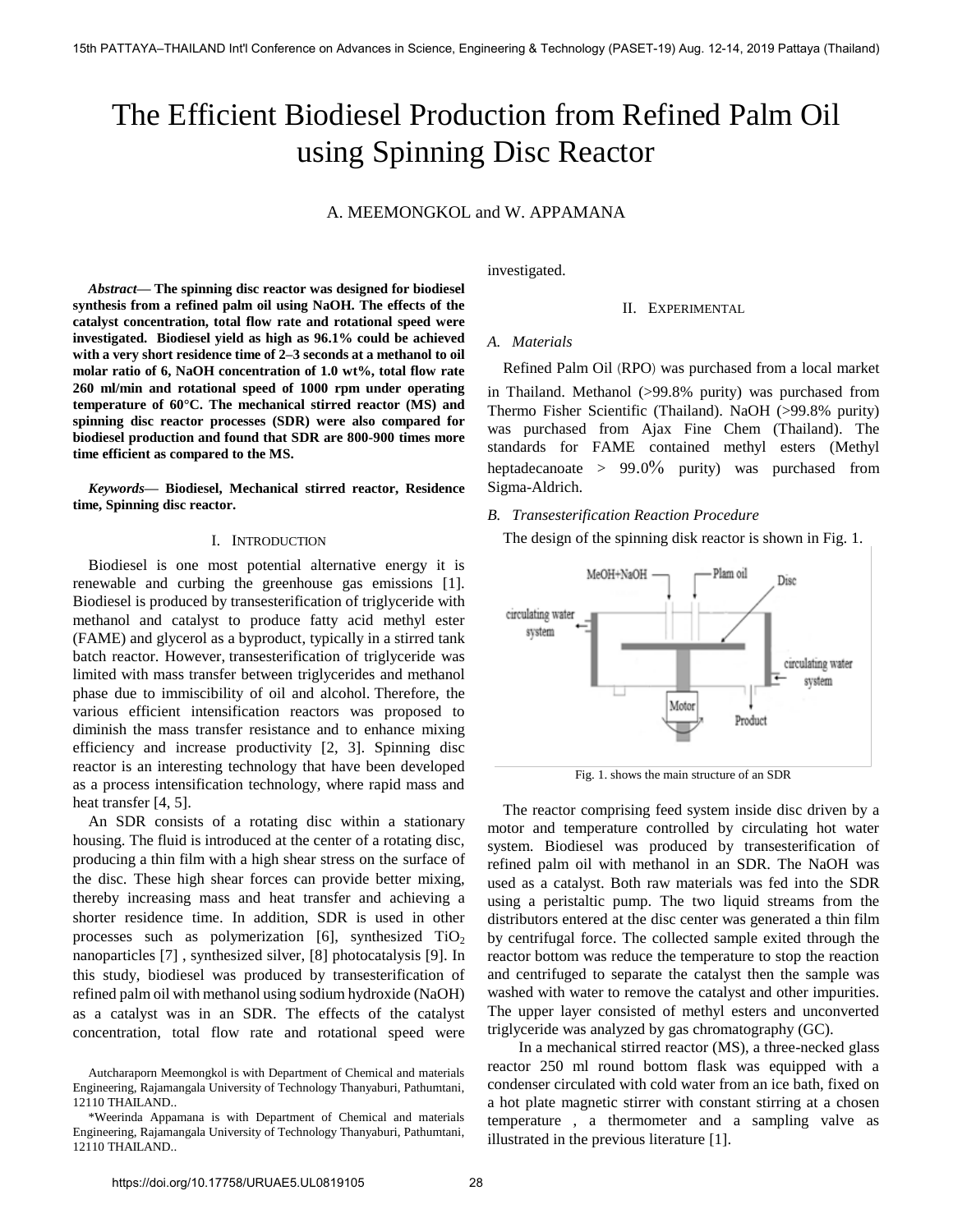# *C. Analysis*

 The methyl esters yield was analyzed according to EN 14103 using a Perkin Elmer gas chromatography with FID equipped with a ZB5-HT capillary column (0.25 mm  $\times$  30 m). Helium was used as a carrier gas. The oven temperature ramp program was started from 150 °C and held for 5 min, 170 °C with a rate of 10 °C/min and held for 5 min, 220 °C with a rate of 3 °C/min. Samples were prepared by dissolving 0.05 g of standard and 0.25 g of product in 5 ml heptane. Temperatures of the injector and detector were 250 °C. Methyl ester yield was calculated by Eq. (1):

$$
\% \text{Yield} = \frac{\left(\sum A\right) - A_{\text{EI}}}{A_{\text{EI}}} \times \frac{C_{\text{EI}} \times V_{\text{EI}}}{m} \times 100\% \tag{1}
$$

where  $\Sigma A$  is total peak area,  $A_{EI}$  is the peak area that corresponds to methyl heptadecanoate,  $C_{EI}$  is the concentration of the methyl heptadecanoate solution (mg/mL),  $V_{EI}$  is the volume of methyl heptadecanoate (mL) and m is the mass of the biodiesel sample (mg) [10]

#### III. RESULTS AND DISCUSSIONS

#### *A. Effects of the catalyst concentration on FAME yield*



Fig. 2. Effect of catalyst loading on FAME yield using SDR for refined palm oil

 Selection of catalysts in transestersification reaction has an important part for determining in biodiesel production process. Due to removal of a catalyst from a reaction mixture can cause a major problem and also affects the rate of reaction. In this work, NaOH with concentration of 0.5–1.25 wt% were investigated at a fixed methanol-to-oil molar ratio of 6, temperature of 60◦C, rotational speed of 500-2,000 rpm and total flow rate of 130 mL/min. The effect of catalyst concentration on yield of FAME show in Figure 2. The biodiesel yield increased with increase in catalyst concentration and yield was maximal at 92.4% when the NaOH concentration was 1.0 wt%. The transesterification reactions are catalyzed with NaOH alkali catalyst. When the catalyst concentration is low the amount of catalyst is insufficient to complete the reaction. Increasing the concentration of NaOH 1.0 wt% the amount of catalyst is sufficient to complete the reaction [11, 12]. Increasing the concentration of NaOH 1.25 wt% reduced the FAME yield because the large amount of catalyst results in saponification and difficult separation of esters from glycerol and water [4]. Therefore, the subsequent experiments for biodiesel production were based on the condition of a catalyst loading of 1.0 wt%.

## *B. Effects of rotational speeds on FAME yield*



Fig. 3. Effect of rotational speed on FAME yield using SDR for refined palm oil

 Figure 3 show the obtained FAME yield at various values of rotational speed between 500-2,000 rpm at a fixed methanol-to-oil molar ratio of 6, temperature of 60◦C, total flow rate of 260 mL/min and catalyst loading of 1.0%wt. Biodiesel production with SDR at rotation speeds which is a affecting the reaction because the rotation speeds is related to the residence time. The FAME yield significantly increased from 93.12%to 95.20% when rotational speed was increased from 500 rpm to 1,000 rpm. The FAME yield enhancement could be attributed to the improved mass transfer and micro-mixing efficiency by centrifugal force in an SDR, thin liquid film and a vigorous flow are generated on the disc surface [4]. Therefore, the intensive mixing increased the contact between the two immiscible reactants, increasing mass transfer and enhancing overall reaction rate during the transesterification. Resulting in high biodiesel production can be done in SDR with short residence time [4, 13] . However, the FAME yield was found to decrease by further increasing the rotational speed over 1,000 rpm. This could be due to the shorter residence time of the reactants in the SDR. Therefore, the subsequent experiments for biodiesel production were based on the condition of a catalyst loading of 1.0 wt% of oil and rotating speed of 1,000 rpm.

# *C. Effect of total flow rate on FAME yield*



Fig. 4. Effects of the total flow rate on yield of FAME using SDR for refined palm oil.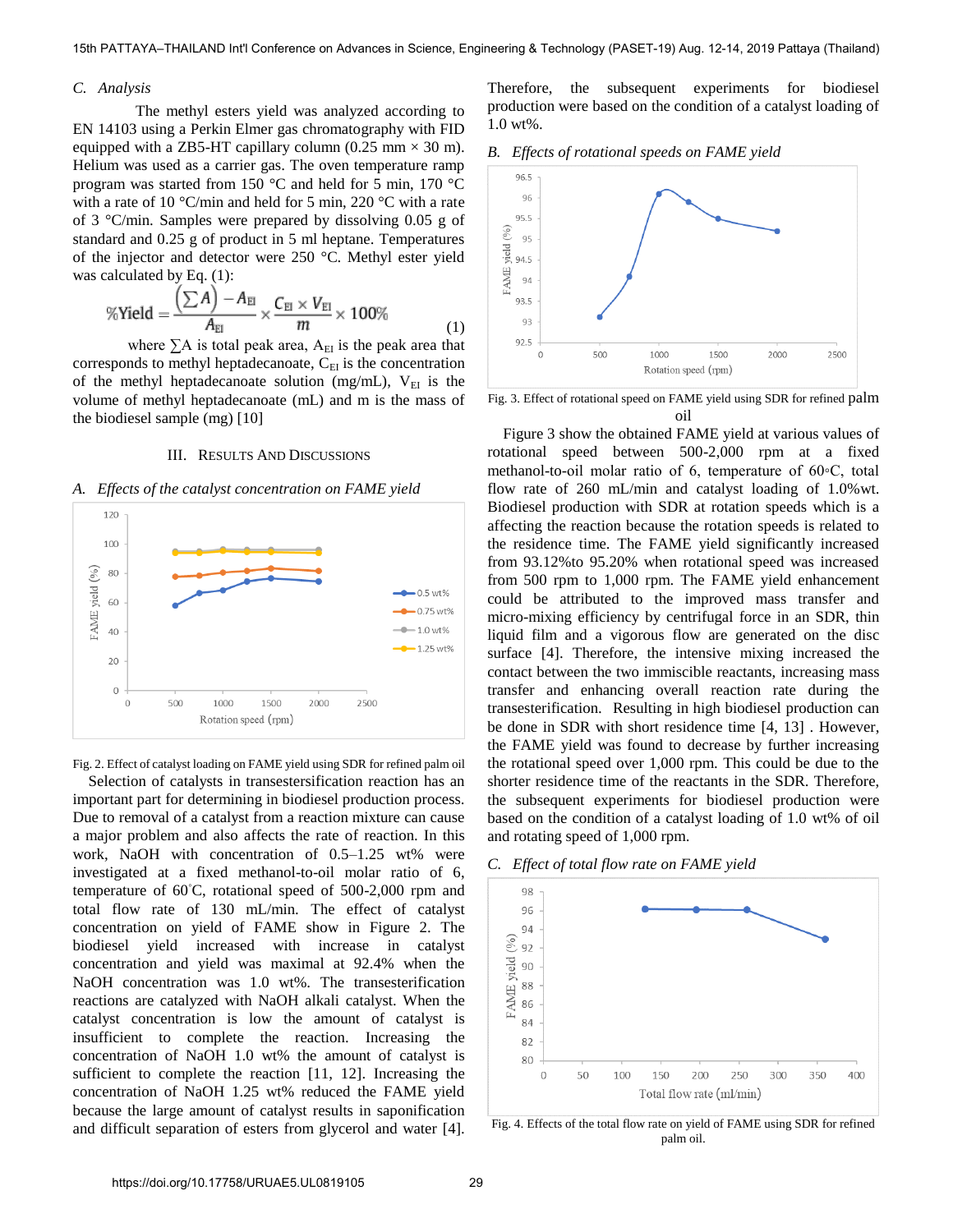Figure 4 shown the obtained FAME yield at various values of total flow rate when all other operating parameters such as alcohol to oil molar ratio, catalyst concentration and rotational speed were kept constant. It can be clearly seen that an increase in total flow rate from 125 to 260 ml/min doesn't effect the FAME yield. However, the FAME yield was found to decrease by further increasing the total flow rate over 260 ml/min. This could be due to the shorter residence time of the reactants in the SDR. In addition, when the liquid flow rate increased, the film thickness on the disc surface increased, reducing the potential for mix reactant resulting in a decrease in the amount of FAME [4,14].

*D. Comparative performance of reactor types on FAME yield*  TABLE I. COMPARED REACTOR FOR BIODIESEL PRODUCTION

| <b>REACTOR</b>  | Oil                 | Catalyst                 | Time               | %FAME<br>yield |
|-----------------|---------------------|--------------------------|--------------------|----------------|
| MS[15]          | Refined Palm<br>Oil | $1.0\%$ wt<br><b>KOH</b> | $60 \text{ min}$   | 88.0%          |
| MS (This work)  | Refined Palm<br>Oil | $1.0%$ wt<br>NaOH        | $60.0 \text{ min}$ | 92.0           |
| SDR (This work) | Refined Palm<br>Oil | $1.0%$ wt<br><b>NaOH</b> | $2 - 3$<br>seconds | 96.1           |

To compare the reactor performance with other reactors with different mixing types. Table 1 summarizes the reaction time and FAME yield reported in literatures using refined palm oil as feedstocks. Eman N. Ali et al. reported the highest biodiesel yield of 88.0% for the mechanical stirred reactor operated at a methanol to oil molar ratio of 6, 1.0 wt% catayst, 60°C operating temperature and 60 min. In this study, a FAME yield as high as 96.1% could be achieved with a very short residence time of 2–3 s, which compares favorably with previously reported methods. Since SDR has an enhancement effect on the transesterification in terms of mixing immiscible liquids to reduce mass transfer resistance, the better results in term of FAME yield were obtained. Based on the similar conditions (temperature, amount of catalyst and molar ratio of methanol to oil), the biodiesel production using SDR operated can improve the production rate, resulting in a reduction in the operating cost.

## IV. CONCLUSION

This work, continuous biodiesel production from refined palm oil by using a spinning disc reactor (SDR) was investigated and compared to a mechanical stirred reactor. The transesterification was conducted under optimized conditions using a methanol-to-oil molar ratio of 6, NaOH concentration of 1.0 wt%, total flow rate 260 ml/min and rotational speed of 1000 rpm under operating temperature of 60°C. Biodiesel yield as high as 96.1%. Compared to the mechanical stirred reactor, spinning disc reactor offers a significant reduction in the reaction time for the transesterification, proving that the SDR is a promising intensification reactor for economic continuous biodiesel production. Furthermore, a spinning disc reactor has a simple structure and easy to use for biodiesel production.

#### ACKNOWLEDGMENT

 W.A. would like to thank the National Research Council of Thailand (NRCT) for research foundation scholarship in 2018 (No.256102A1650009). The authors would like to thank Rajamangala University of Technology Thanyaburi for support in this work.

#### **REFERENCES**

- [1] [T. Ahmad, M. Danish, P. Kale, B. Geremew, S.B. Adeloju, M. Nizami,](https://doi.org/10.1016/j.renene.2019.03.036)  [M. Ayoub, Optimization of process variables for biodiesel production by](https://doi.org/10.1016/j.renene.2019.03.036)   [transesterification of flaxseed oil and produced biodiesel](https://doi.org/10.1016/j.renene.2019.03.036)  [characterizations, Renewable Energy, 139 \(2019\) 1272-1280.](https://doi.org/10.1016/j.renene.2019.03.036)  https://doi.org/10.1016/j.renene.2019.03.036
- [2] [G. Knothe, L.F. Razon, Biodiesel fuels, Progress in Energy and](https://doi.org/10.1016/j.pecs.2016.08.001)  [Combustion Science, 58 \(2017\) 36-59.](https://doi.org/10.1016/j.pecs.2016.08.001)  https://doi.org/10.1016/j.pecs.2016.08.001
- [3] [Sahar, S. Sadaf, J. Iqbal, I. Ullah, H.N. Bhatti, S. Nouren, R. Habib ur, J.](https://doi.org/10.1016/j.scs.2018.05.037)   [Nisar, M. Iqbal, Biodiesel production from waste cooking oil: An](https://doi.org/10.1016/j.scs.2018.05.037)  [efficient technique to convert waste into biodiesel, Sustainable Cities](https://doi.org/10.1016/j.scs.2018.05.037)  [and Society, 41 \(2018\) 220-226.](https://doi.org/10.1016/j.scs.2018.05.037)  https://doi.org/10.1016/j.scs.2018.05.037
- [4] [K.-J. Chen, Y.-S. Chen, Intensified production of biodiesel using a](https://doi.org/10.1016/j.cep.2014.02.009)  [spinning disk reactor, Chemical Engineering and Processing: Process](https://doi.org/10.1016/j.cep.2014.02.009)   [Intensification, 78 \(2014\) 67-72.](https://doi.org/10.1016/j.cep.2014.02.009)  https://doi.org/10.1016/j.cep.2014.02.009
- [5] [Z. Qiu, J. Petera, L.R. Weatherley, Biodiesel synthesis in an intensified](https://doi.org/10.1016/j.cej.2012.08.058)   [spinning disk reactor, Chemical Engineering Journal, 210 \(2012\)](https://doi.org/10.1016/j.cej.2012.08.058)  [597-609.](https://doi.org/10.1016/j.cej.2012.08.058)

https://doi.org/10.1016/j.cej.2012.08.058

- [6] [Y. Mohammadi, A.S. Pakdel, M.R. Saeb, K. Boodhoo, Monte Carlo](https://doi.org/10.1016/j.cej.2014.03.013)   [simulation of free radical polymerization of styrene in a spinning disc](https://doi.org/10.1016/j.cej.2014.03.013)   [reactor, Chemical Engineering Journal, 247 \(2014\) 231-240.](https://doi.org/10.1016/j.cej.2014.03.013)  https://doi.org/10.1016/j.cej.2014.03.013
- [7] [S. Mohammadi, A. Harvey, K.V.K. Boodhoo, Synthesis of TiO2](https://doi.org/10.1016/j.cej.2014.07.042)   [nanoparticles in a spinning disc reactor, Chemical Engineering Journal,](https://doi.org/10.1016/j.cej.2014.07.042)  [258 \(2014\) 171-184.](https://doi.org/10.1016/j.cej.2014.07.042)
- https://doi.org/10.1016/j.cej.2014.07.042 [8] [C.Y. Tai, Y.H. Wang, Y.W. Kuo, M.H. Chang, H.S. Liu, Synthesis of](https://doi.org/10.1016/j.ces.2009.03.041)  [silver particles below 10nm using spinning disk reactor, Chemical](https://doi.org/10.1016/j.ces.2009.03.041)  [Engineering Science, 64 \(2009\) 3112-3119.](https://doi.org/10.1016/j.ces.2009.03.041)  https://doi.org/10.1016/j.ces.2009.03.041
- [9] [A.J. Expósito, D.A. Patterson, W.S.W. Mansor, J.M. Monteagudo, E.](https://doi.org/10.1016/j.jenvman.2016.11.012)   [Emanuelsson, I. Sanmartín, A. Durán, Antipyrine removal by TiO2](https://doi.org/10.1016/j.jenvman.2016.11.012)   [photocatalysis based on spinning disc reactor technology, Journal of](https://doi.org/10.1016/j.jenvman.2016.11.012)   [Environmental Management, 187 \(2017\) 504-512.](https://doi.org/10.1016/j.jenvman.2016.11.012)  https://doi.org/10.1016/j.jenvman.2016.11.012
- [10] [I. Choedkiatsakul, K. Ngaosuwan, S. Assabumrungrat, Application of](https://doi.org/10.1016/j.fuproc.2013.01.015)   [heterogeneous catalysts for transesterification of refined palm oil in](https://doi.org/10.1016/j.fuproc.2013.01.015)   [ultrasound-assisted reactor, Fuel Processing Technology, 111 \(2013\)](https://doi.org/10.1016/j.fuproc.2013.01.015)  [22-28.](https://doi.org/10.1016/j.fuproc.2013.01.015)

https://doi.org/10.1016/j.fuproc.2013.01.015

- [11] T. Eryılmaz, F. Aksoy, L. Aksoy, H. Bayrakçeken, F. Aysal, S. Şahin, M. Kadir Yeşilyut, Process optimization for biodiesel production from neutralized waste cooking oil and the effect of this biodiesel on engine performance, 2018.
- [12] [D.O. Onukwuli, L.N. Emembolu, C.N. Ude, S.O. Aliozo, M.C. Menkiti,](https://doi.org/10.1016/j.ejpe.2016.02.001)   [Optimization of biodiesel production from refined cotton seed oil and its](https://doi.org/10.1016/j.ejpe.2016.02.001)   [characterization, Egyptian Journal of Petroleum, 26 \(2017\) 103-110.](https://doi.org/10.1016/j.ejpe.2016.02.001) https://doi.org/10.1016/j.ejpe.2016.02.001
- [13] [C.G. Dobie, MarijaVicevic, K.V.K. Boodhoo, An evaluation of the](https://doi.org/10.1016/j.cep.2013.03.011)   [effectiveness of continuous thin film processing in a spinning disc](https://doi.org/10.1016/j.cep.2013.03.011)  [reactor for bulk free-radical photo-copolymerisation, Chemical](https://doi.org/10.1016/j.cep.2013.03.011)  [Engineering and Processing: Process Intensification, 71 \(2013\)](https://doi.org/10.1016/j.cep.2013.03.011)  [97-106.](https://doi.org/10.1016/j.cep.2013.03.011)

https://doi.org/10.1016/j.cep.2013.03.011

[14] [D. Ghiasy, K.V.K. Boodhoo, M.T. Tham, Thermographic analysis of thin](https://doi.org/10.1016/j.applthermaleng.2012.04.006)   [liquid films on a rotating disc: Approach and challenges, Applied](https://doi.org/10.1016/j.applthermaleng.2012.04.006)  [Thermal Engineering, 44 \(2012\) 39-49.](https://doi.org/10.1016/j.applthermaleng.2012.04.006)  https://doi.org/10.1016/j.applthermaleng.2012.04.006